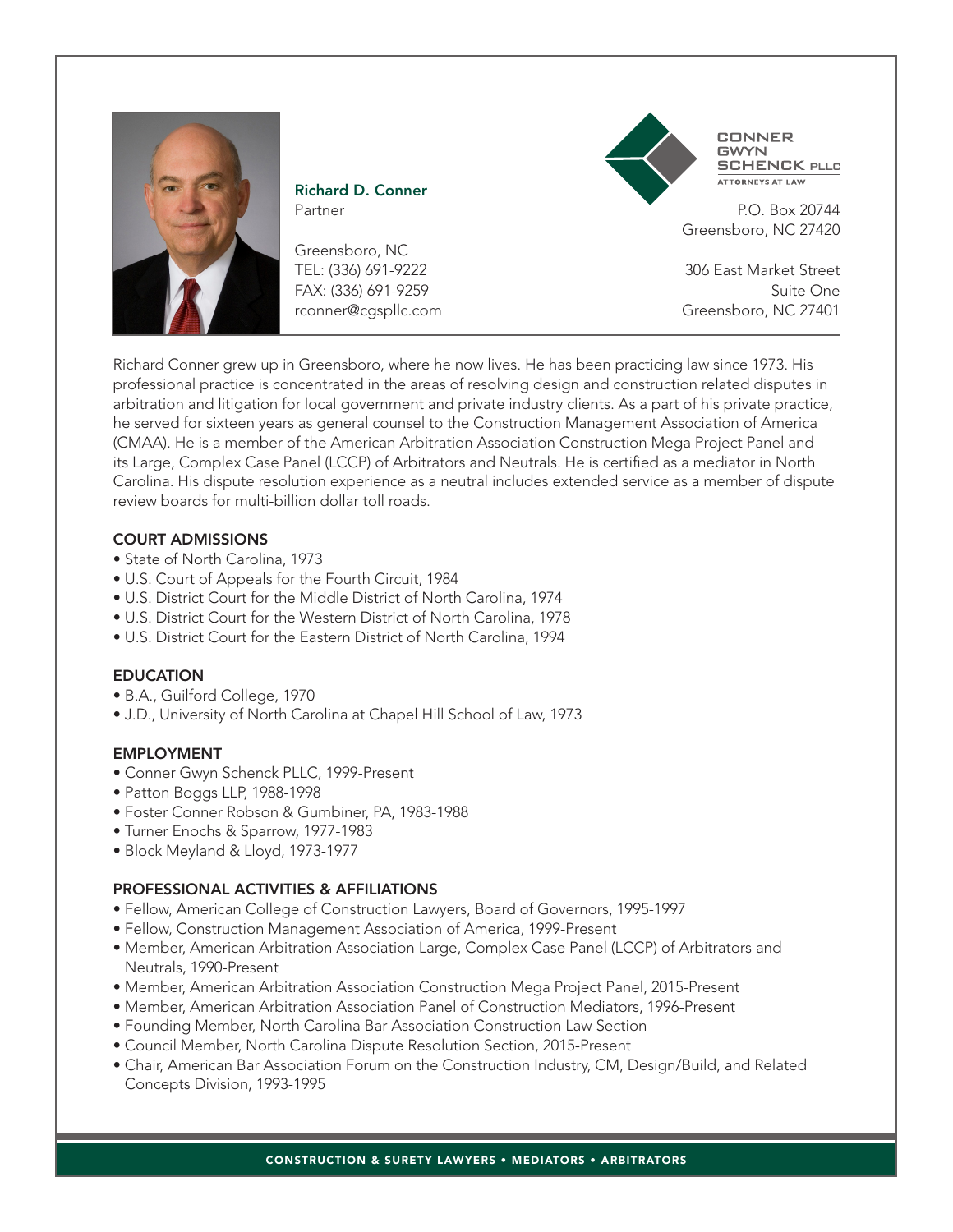

- Co-founder, Construction Specifications Institute, Triad Chapter
- Co-founder, Construction Professionals Network of North Carolina, Board Member 1998-2000; President 1999-2001
- Member, North Carolina Academy of Superior Court Mediators, 2008-Present
- Member, National Academy of Distinguished Neutrals, 2008-Present

#### **HONORS**

- Corporate Counsel Top Lawyer, Guide to Construction Law, 2011-Present
- Best Lawyers Lawyer of the Year, Construction Law, 2011-Present
- Best Lawyers in America for Construction Law, 2000-Present
- North Carolina Super Lawyer, Construction Litigation, 2004-Present
- Business North Carolina's Legal Elite, Construction Law, 2001-2013; Permanent Honor Roll, 2013
- Who's Who Legal of International Business Lawyers, 2007-Present
- Strathmore's Who's Who, 2005-Present
- Martindale-Hubbell ("AV") Peer Review Rated
- Top 100 North Carolina Lawyers, Charlotte Magazine, 2007-Present

## CERTIFICATIONS & CREDENTIALS

- Member, American Arbitration Association Panel of Construction Arbitrators, 1979-Present
- Member, American Arbitration Association Panel of Construction Mediators, 1994-Present
- Mediator, U.S. District Court, M.D. of NC, 1990-Present
- Mediator certified by the NC Dispute Resolution Commission for North Carolina Superior Courts, 1990-Present
- Member, American Arbitration Association Large, Complex Case Panel (LCCP) of Arbitrators and Neutrals, 1990-Present
- Member, panel of private judges for the Private Adjudication Center of the Duke University School of Law, 1990-2002

## PUBLICATIONS

- Co-author, NORTH CAROLINA CONSTRUCTION LAW TREATISE, Thomson Reuters, 2015-2016 ed.
- Co-author (North Carolina Chapter), FIFTY STATE CONSTRUCTION LIEN AND BOND LAW, Aspen Law and Business, 2nd ed. 2000; Supp. 2009
- Co-author (Construction Management Overview Chapter), DESIGN PROFESSIONAL AND CONSTRUCTION MANAGER LAW, ABA Book Publishing, 2007
- Author, *Legal Aspects of Construction Management*, manuscript prepared for "Successful Construction Management Techniques and Procedures" for The College of Engineering, University of Wisconsin-Madison, 1998
- Author, CONSTRUCTION SAFETY, THE STANDARD HANDBOOK OF HEAVY CONSTRUCTION, McGraw-Hill, 1996
- Co-author, CONSTRUCTION AND DESIGN LAW (5 volume treatise), The Michie Co., 1991
- Author, "Unfair and Deceptive Trade Practices in Construction Litigation and Arbitration," South Carolina Law Review, Vol. 40, No. 4, 1989
- Co-author, THE LAW AND PRACTICE OF COMMERCIAL ARBITRATION IN NORTH CAROLINA, Duke University Law School Press, 1986
- Author, "Contracting For CM Services, Construction Management and Design/Build/Fast Track Construction," Duke University Journal of Law and Contemporary Problems, Vol. 46, No. 1, 1983